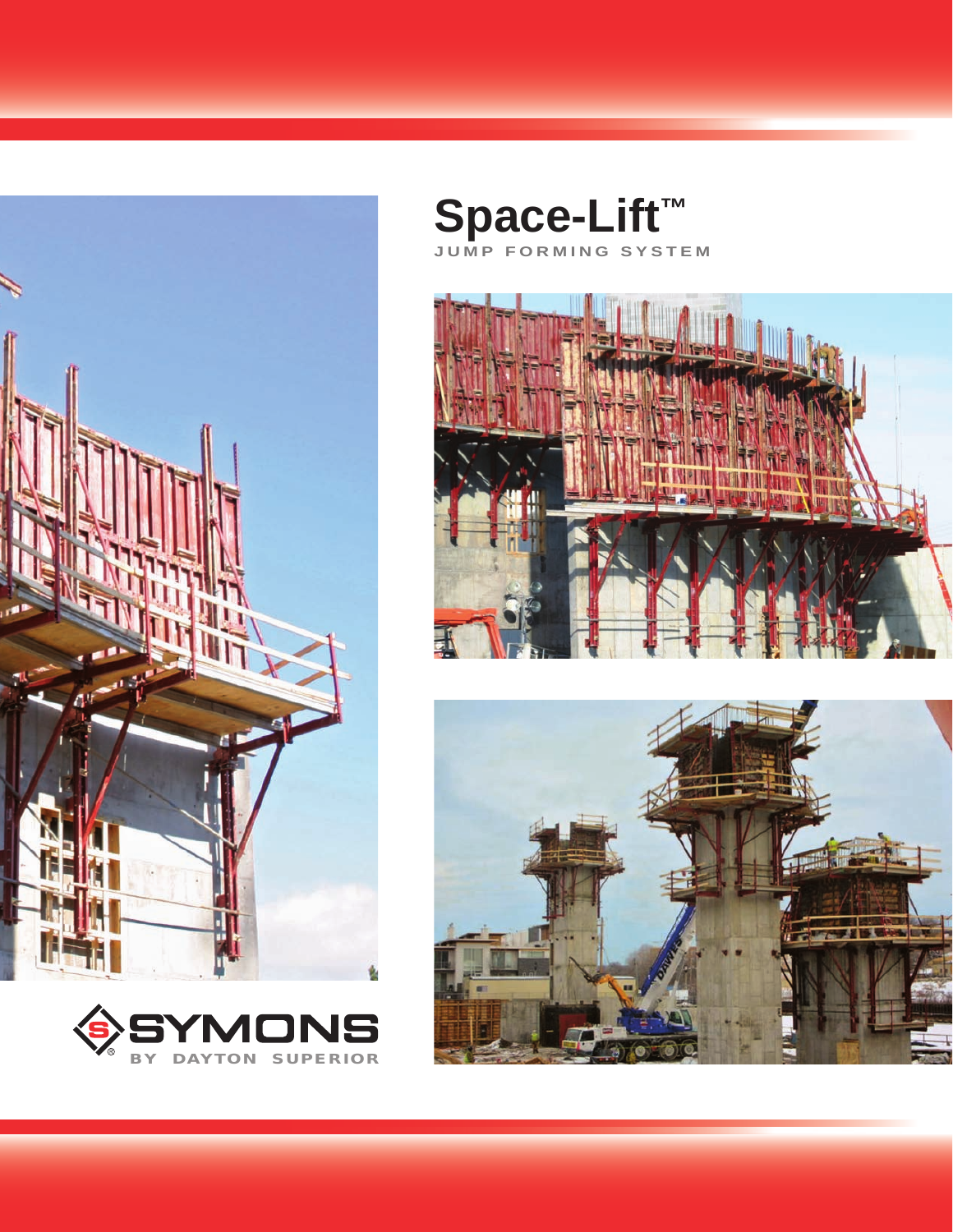# **System Design**



The Space-Lift™ system is a fully-engineered jump form system intended for concrete shear wall applications. The system consists of frame components and a carriage assembly that supports the forming equipment and crew.

The Space-Lift system supports any Symons gang form system that can utilize Versiform® walers, including:

- ◆ Alisply™
- ◆ Aluminum Beam Gang
- ◆ Flex-Form<sup>®</sup>
- FormRight™
- ◆ Steel-Ply<sup>®</sup>
- ◆ Versiform<sup>®</sup>

The Space-Lift assembly is suspended from Jump shoes that are bolted to inserts in the concrete wall. The entire assembly remains anchored to the wall during the forming operation. Work platforms provide safe access during setting, placing, stripping and finishing activities. Rollback carriages allow the gang form to be retracted from the wall without being removed. All these activities, of course, proceed without using valuable crane time.

When the gang form is retracted from a completed section of concrete wall, another set of Jump Shoes can be bolted to the inserts in anticipation of the next lift.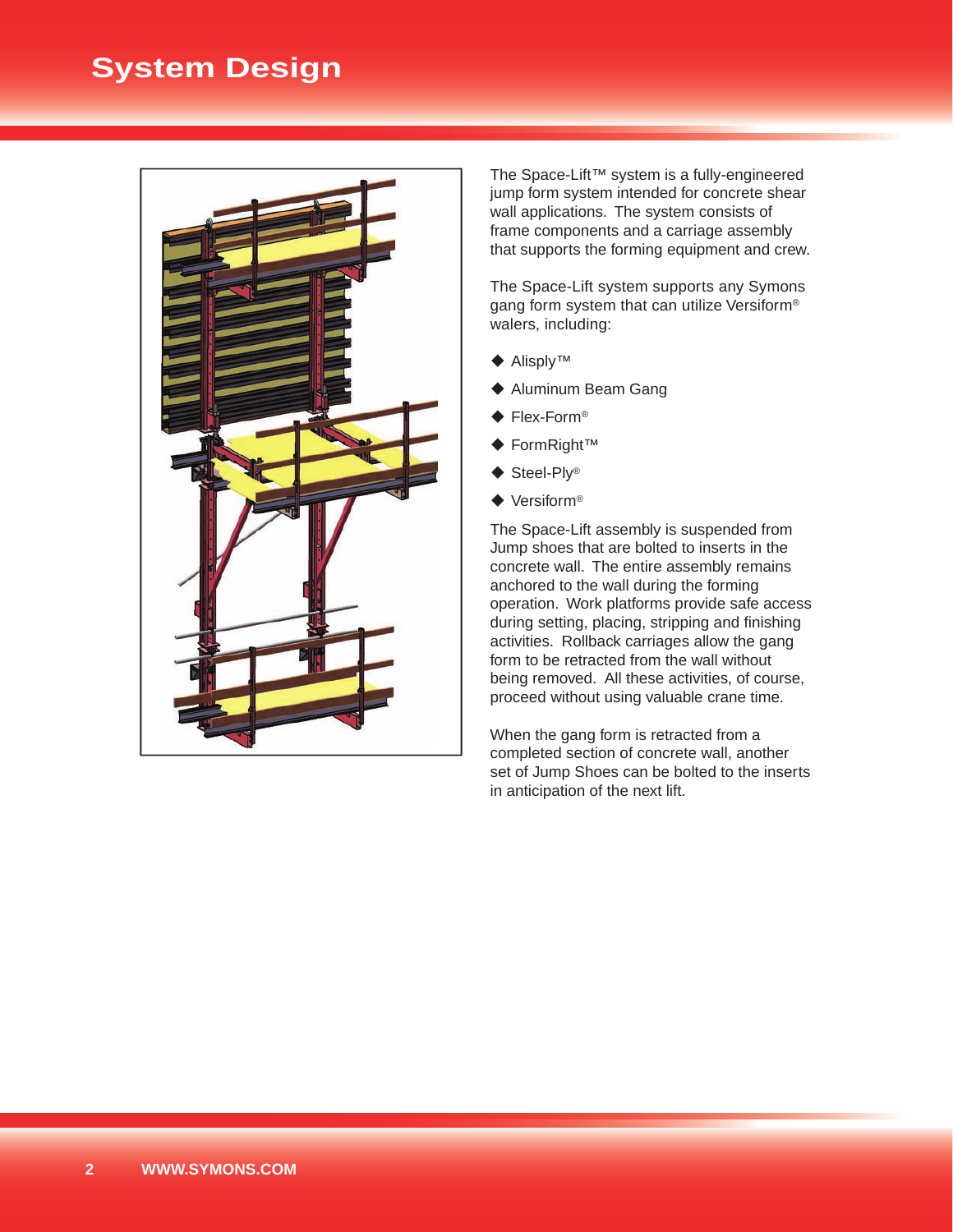# **Features**

#### **Highlights**

- ◆ Standard Space-Lift frame heights of up to 16' for higher walls in lobby and atrium areas
- ◆ Space-Lift frame spacing up to 10' o.c. adapts to structure and gang form requirements
- ◆ Rollback form access ranges from 35" with Steel-Ply to 29" with Aluminum Beam Gangs
- ◆ Trailing platform makes operations such as removing Jump Shoes, patching and welding easy and safe
- ◆ The unique Curved Wall Bracket provides angled adjustment for Space-Lift frames on tank applications with a minimum 11' radius.
- ◆ Work platform provides ample room for crews to set, strip and clean forms
- The assembly is handled as one unit and landed into Jump Shoes, so workers do not need to be on the unit during lifts
- When properly anchored with Dayton Superior 1" F56 inserts, the Space-Lift system is designed for winds up to 120 mph (193 kph). Tiebacks are required to reduce the effect of wind loads.





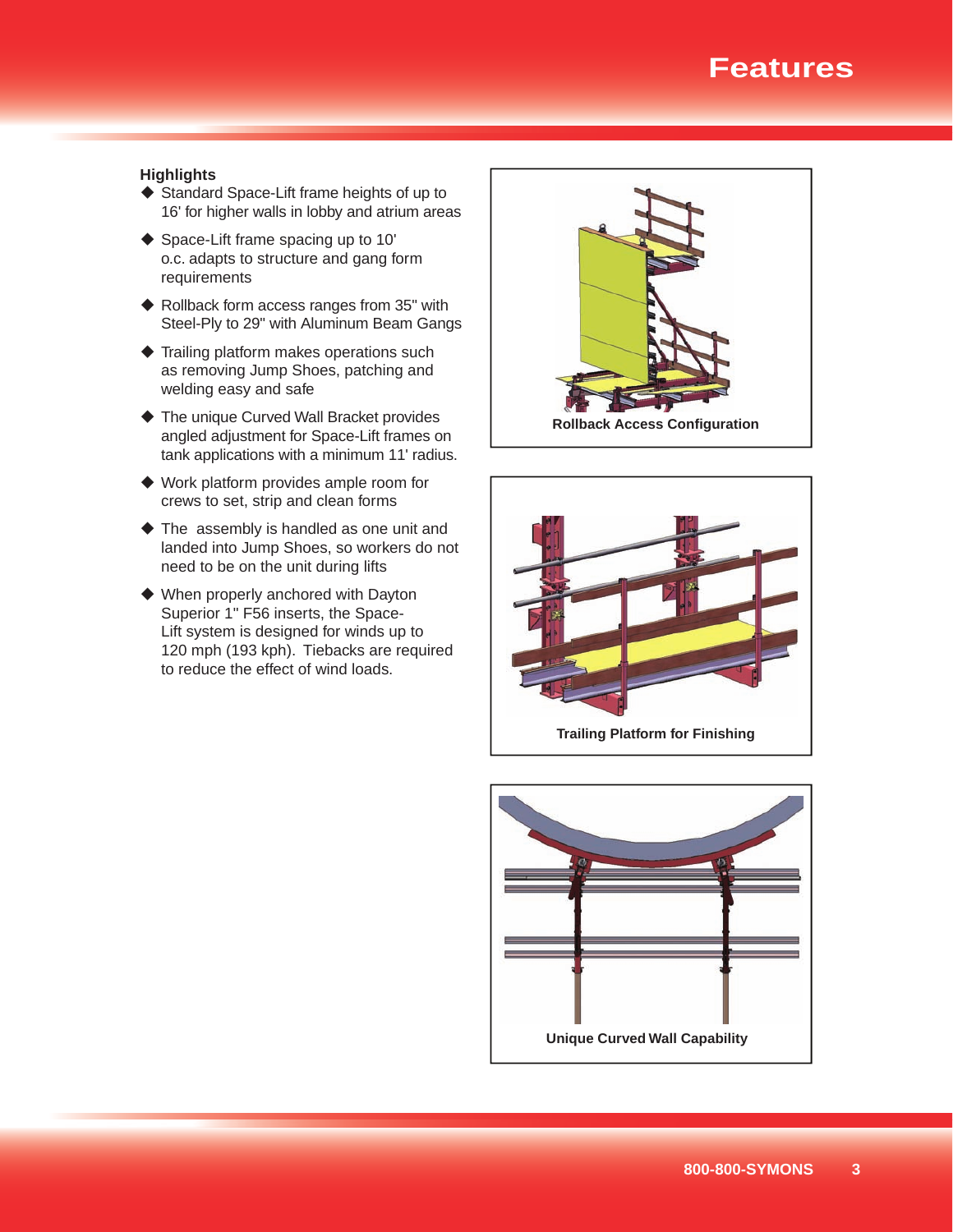# **Components**



#### **Jump Shoe**

Jump Shoes, bolted to inserts anchored in the concrete of the previous pour, support the entire Space-Lift system. The Jump Shoe is designed with a slot to accept a setting pin from the Carriage Assembly. Space-Lift frames can be used on curved walls.

#### **Gang Shear Bracket**

Reduces the amount of hardware and assembly time for all of the forming systems used with Space-Lift. Attaching formwork to the Space-Lift frames with fewer pieces means lower material costs, less labor and more production.

#### **Rollback Ratchet Lock**

The Ratchet Lock allows the Track Frame to be locked any place along its allowable travel. This provides easy adjustment for locating and positioning the center of gravity when flying the units.

#### **Frame Leg**

Frames Legs are 6" steel channels with end plates and gussets. The bottom of the legs have connection studs that bolt to the Carriage Assembly or another Frame Leg.

#### **Carriage Assembly**

The Carriage Assembly is an innovative component that allows for as much as 35" of rollback. It includes a tape measure for reference and assembly.

#### **¾" Diameter Fast Pin**

A ¾" diameter Fast Pin (P/C 51396) is used throughout Space-Lift assembly to connect most of the major components. This pin reduces the need for bolted connections, saving time during assembly and construction. The pin has a ball lock which eliminates the need for hair pin clips and the time needed to secure them in place.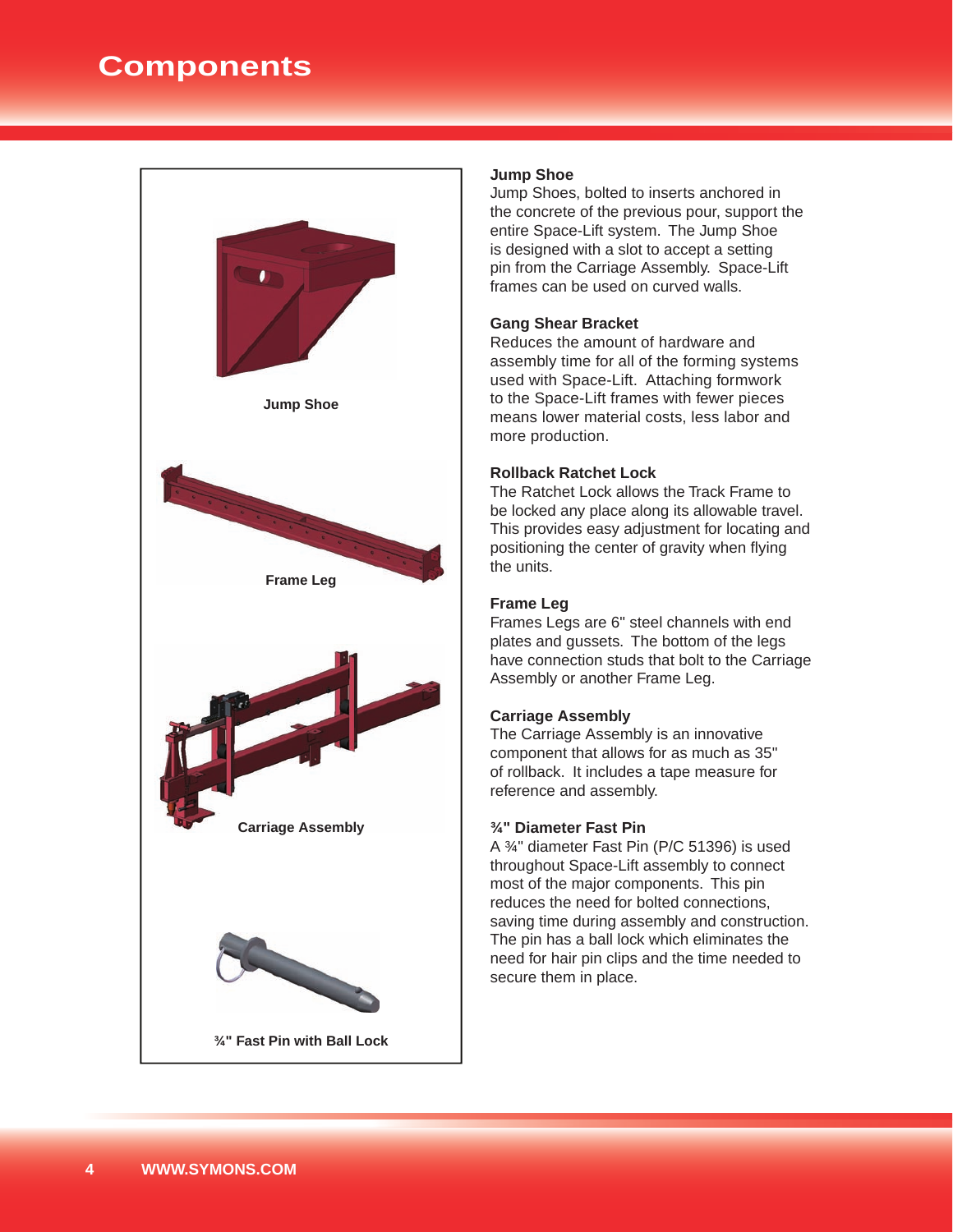### **Swivel Lift Bracket**

The Heavy Duty Swivel Lift Bracket has a 4,000 lb capacity with a 5:1 safety factor to maximize bracket spacing. The swivel mount of the bracket can rotate 360°, and the loop can rotate 180° in a horizontal plane.

#### **Carriage/Waler Bracket**

The bracket bolts to the Frame Leg and the 2" screw jack attaches the Carriage Assembly. This provides the vertical adjustment needed to align the inside and outside gangs for tie placement.

#### **Uplift Lock**

The Uplift Lock helps prevent the Space-Lift units from disengaging from the Jump Shoe. The Uplift Lock is accessible from the work platform and designed to be easy to check and safely release from this position.

#### **Platform Beams**

The work platform is built by connecting Aluminum or H20 Beams to the Access Walkway Bracket and then decking with 3/4" plywood (by others).

#### **Work Platform**

Final gang form adjustments, plumbing, and Jump Shoe attachment can all be done from the Work Platform. The Work Platform can be used to safely clean the gangs. This operation saves time compared to the conventional method of lowering the gangs to the ground by crane to clean them.

## **Trailing Platform**

Trailing Platforms provide a 30" wide work access to the previously poured concrete wall. This allows a safe platform to patch tie holes, remove Jump Shoes and complete any other necessary finishing work. The Trailing Platform is constructed with aluminum beams or joists and ¾" plywood (by others) for the platform decking.



**Heavy Duty Swivel Lift Bracket**



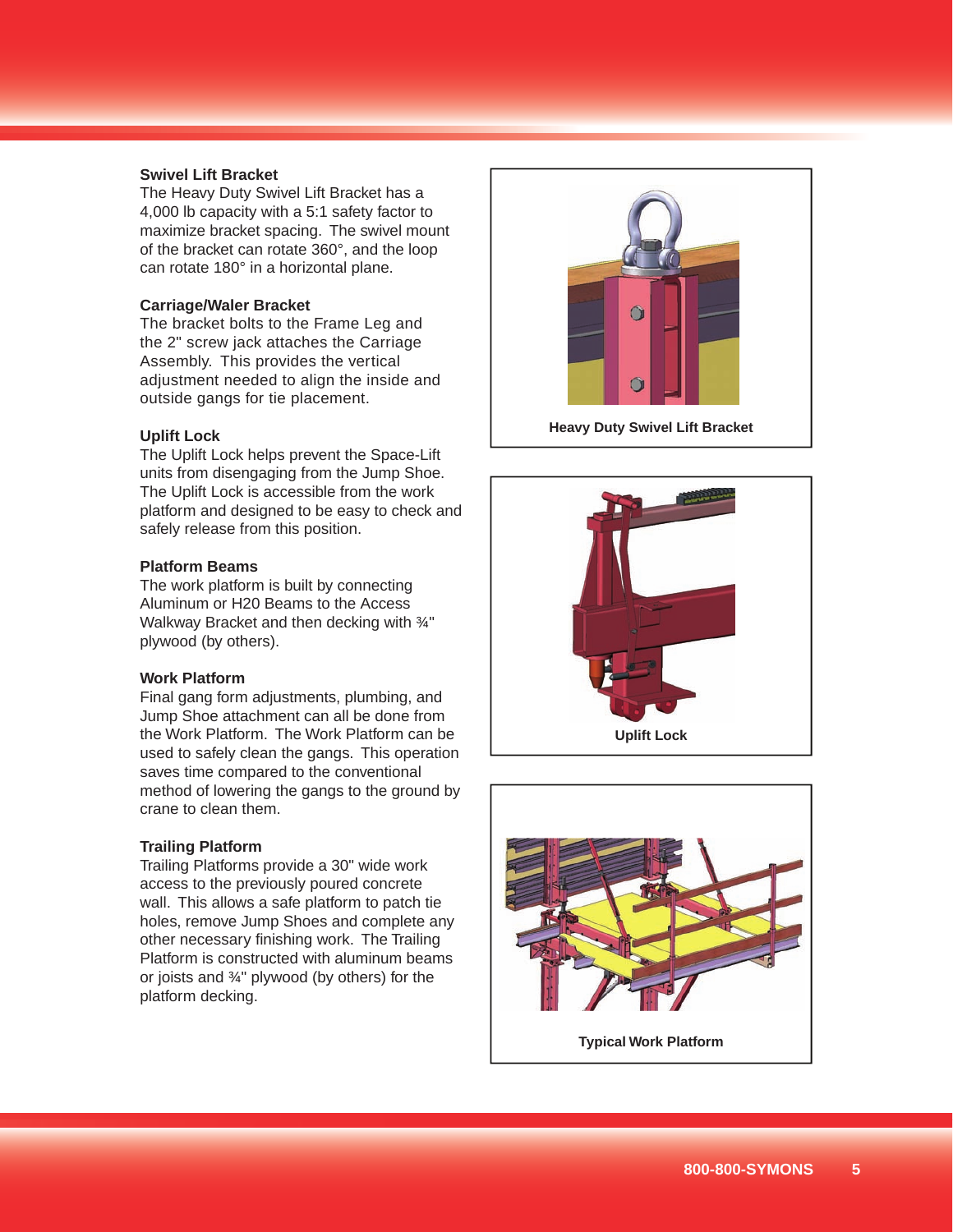



### **Assembly Tools**

2" Diameter Gang Form Adjusting Screw — Requires 3⅛" open end Carriage/Waler wrench (P/C 51367) or equivalent. A steel wrench made for adjusting screw nuts (3⅛" along flats) stored between channels of any 5" waler or Space-Lift leg.

1" Diameter Carriage Adjustment Nut — Ratchet wrench with at least a 24" long handle and a 1½" socket or 1½" box wrench, open end wrench or an equivalent adjustable wrench. 2 are required to simultaneously move a gang form along the Track Frame. (Ratchet wrench recommended)

1" Diameter Anchor Bolt — 1⅝" socket or 1⅝" box wrench or open end wrench

¾" Diameter Bolt and Nut — Ratchet wrench with 1<sup>1/8</sup>" socket or 1<sup>1/8</sup>" box wrench or open end wrench or equivalent adjustable wrench.

½" Swivel Tube Clamp Nut — Ratchet wrench with <sup>7/8"</sup> socket or <sup>7/8"</sup> box wrench, open end wrench or an equivalent adjustable wrench.

⅝" Contour Threaded Bolt and Nut — Ratchet wrench with <sup>15</sup>/16" socket or <sup>15</sup>/16" box wrench, open end wrench or equivalent adjustable wrench.

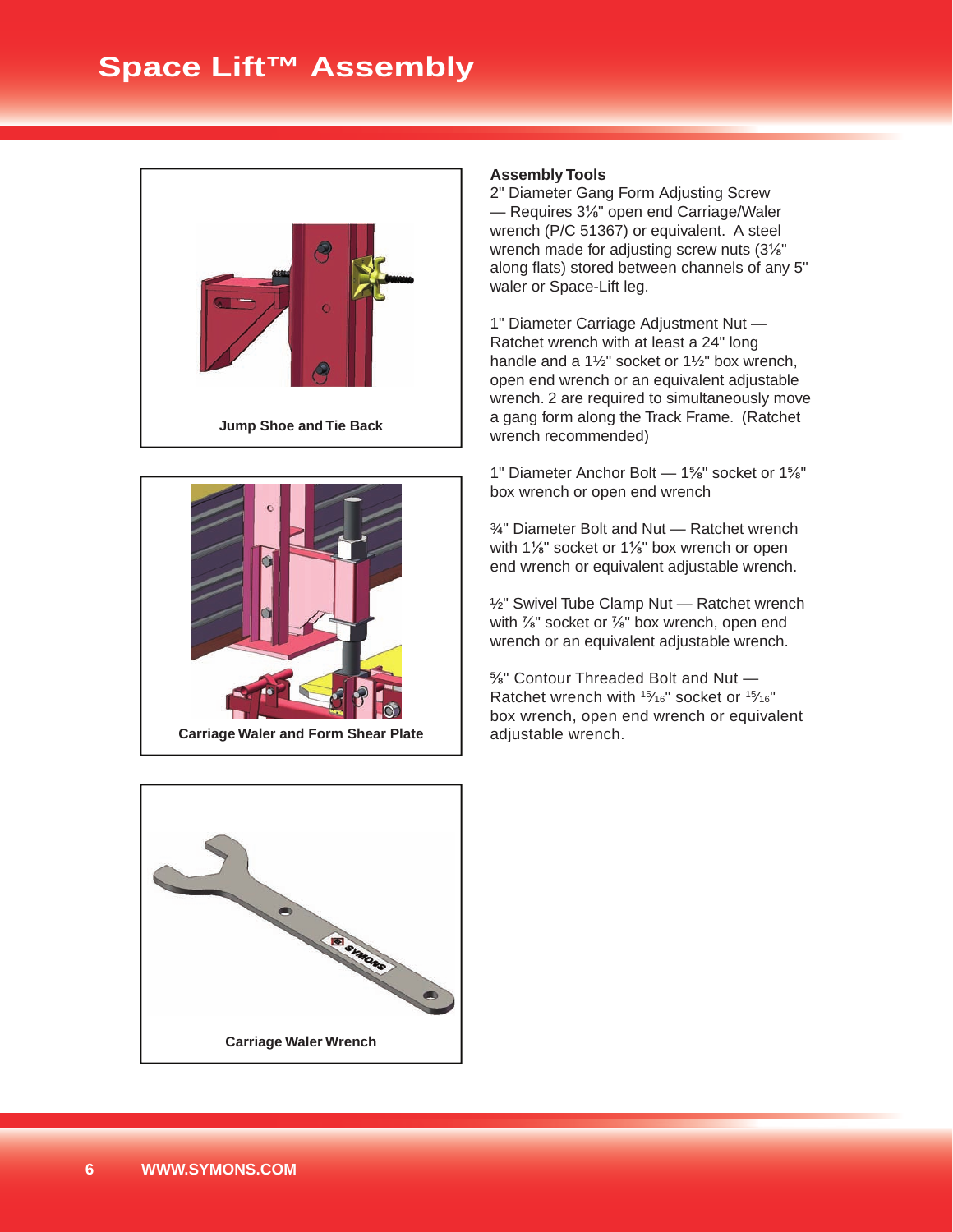# **Lifting Sequence**

## **Step 1 — Strip and move**

Inserts are positioned on the face of the gang form for the Jump Shoes and Space-Lift Frame connections. After the concrete walls are poured and the gang forms retracted, the Jump Shoes are bolted into the inserts for the next lift.

#### **Step 2 — Land and lock**

The Space-Lift Frame assembly is lifted into position, lowered onto the Jump Shoe, and quickly secured with the Uplift Lock. The crane can be safely released and the gang form moved by turning the gear assembly with a wrench.

#### **Step 3 — Prep and pour**

Inserts are again placed and the forming sequence repeats. Clean the gang forms and apply form release. Move gang form into pour position. Place ties, and pour concrete.